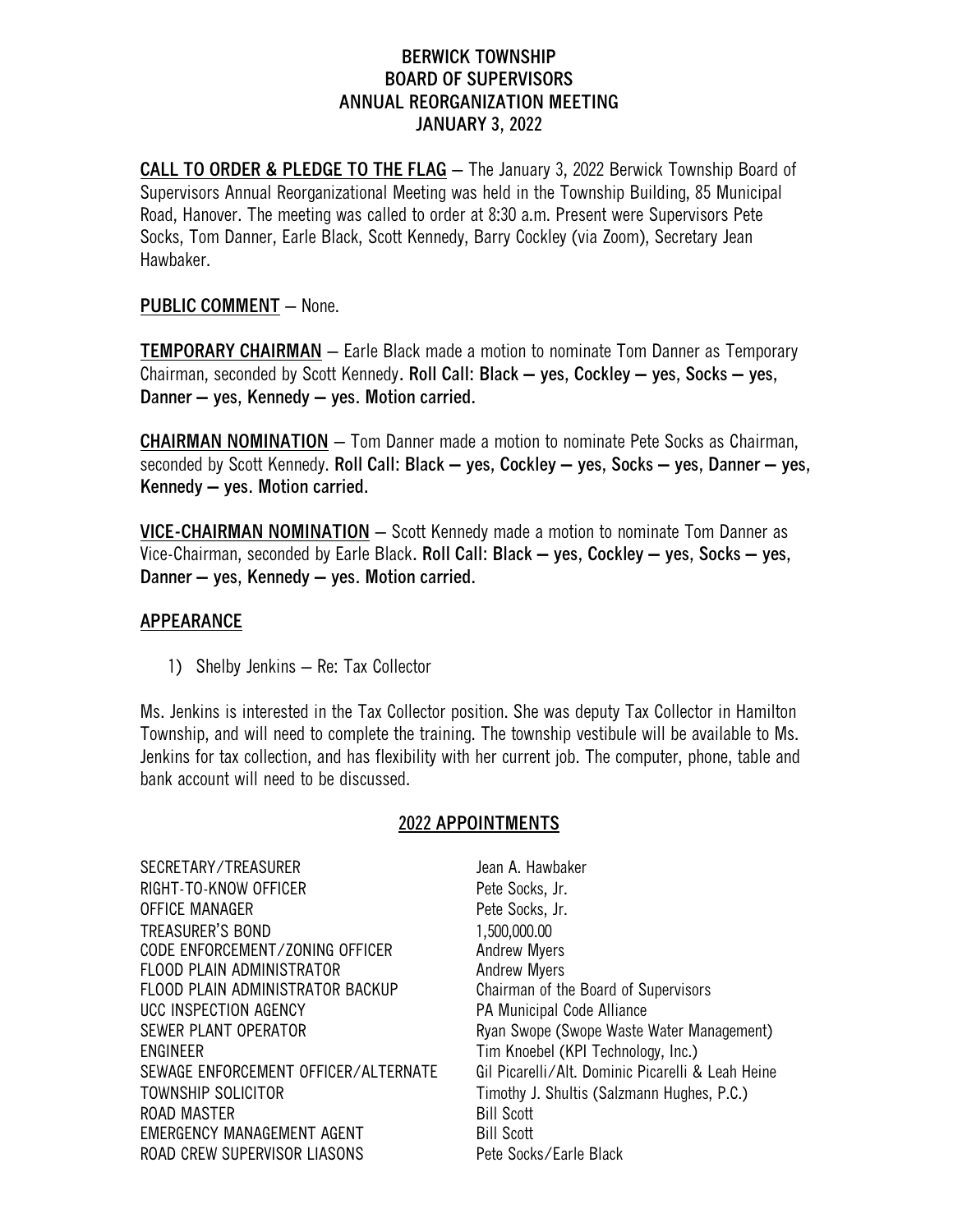| <b>DEPOSITORIES</b>                       | People's Bank/ACNB Bank                   |
|-------------------------------------------|-------------------------------------------|
| TAX COLLECTOR (HEAD TAX)                  | Shelby Jenkins                            |
| VACANCY BOARD CHAIRMAN                    | Robert Reese, Jr.                         |
| ACCOUNTING/AUDITING FIRM                  | Smith, Elliott, Kearns & Co.              |
| YORK ADAMS TAX BUREAU REPRESENTATIVE      | <b>Barry Cockley</b>                      |
| PENSION PLAN CHIEF ADMINISTRATIVE OFFICER | <b>Barry Cockley</b>                      |
| COG REPRESENTATIVE                        | <b>Tom Danner</b>                         |
| YORK ADAMS TAX BUREAU COLLECTION AGENCY   | Wage Tax Collector                        |
| FIRE/RESCUE SERVICES                      | United Hook & Ladder Co. #33              |
| <b>EMS</b>                                | Adams Regional Emergency Medical Services |

Earle Black made a motion to approve the 2022 Appointments, seconded by Barry Cockley. **Roll Call: Black – yes, Cockley – yes, Socks – yes, Danner – yes, Kennedy – yes. Motion carried.**

**Tax Millage Rate (Resolution #22-01) – Real Estate (.15 mills), Fire – (.25 mills)** – Tom Danner made a motion to adopt Resolution #22-01, seconded by Earle Black. **Roll Call: Black – yes, Cockley – yes, Socks – yes, Danner – yes. Motion carried.**

**Business Office Hours for the Public** – Scott Kennedy made a motion to approve the Business Office Hours - Monday – Thursday, 9:00 a.m. to 4:00 p.m., and Friday, 9:00 a.m. to 12:00 p.m., seconded by Pete Socks. **Roll Call: Black – yes, Cockley – yes, Socks – yes, Danner – yes, Kennedy – yes. Motion carried.**

**2022 Mileage Rate – 58.5 cents** – Earle Black made a motion to approve the mileage rate, seconded by Barry Cockley. **Roll Call: Black – yes, Cockley – yes, Socks – yes, Danner – yes, Kennedy – yes. Motion carried.**

**2022 Fee Schedules for Solicitor, Engineer, SEO, Zoning/Code Enforcement/UCC (Resolution #22-02)** - Barry Cockley made a motion to accept the 2022 fee schedules, seconded by Scott Kennedy**. Roll Call: Black – yes, Cockley – yes, Socks – yes, Danner – yes, Kennedy – yes. Motion carried.**

**Voting Delegate to State Convention** – Pete Socks made a motion to appoint Scott Kennedy, seconded by Barry Cockley. **Roll Call: Black – yes, Cockley – yes, Socks – yes, Danner – yes, Kennedy – yes. Motion carried.**

**Zoning Hearing Board (Resolution #22-03)** – Barry Cockley made a motion to adopt Resolution #22-03 reappointing Douglas Appler to the Zoning Hearing Board (term ends 12/31/24), seconded by Scott Kennedy. **Roll Call: Black – yes, Cockley – yes, Socks – yes, Danner – yes, Kennedy – yes. Motion carried.**

**Zoning Hearing Board Alternate** – Vacant.

**Planning Commission** – Tom Danner made a motion to reappoint Don Long to the Planning Commission (term ends 12/31/25), seconded by Earle Black. **Roll Call: Black – yes, Cockley – yes, Socks – yes, Danner – yes, Kennedy – yes. Motion carried.**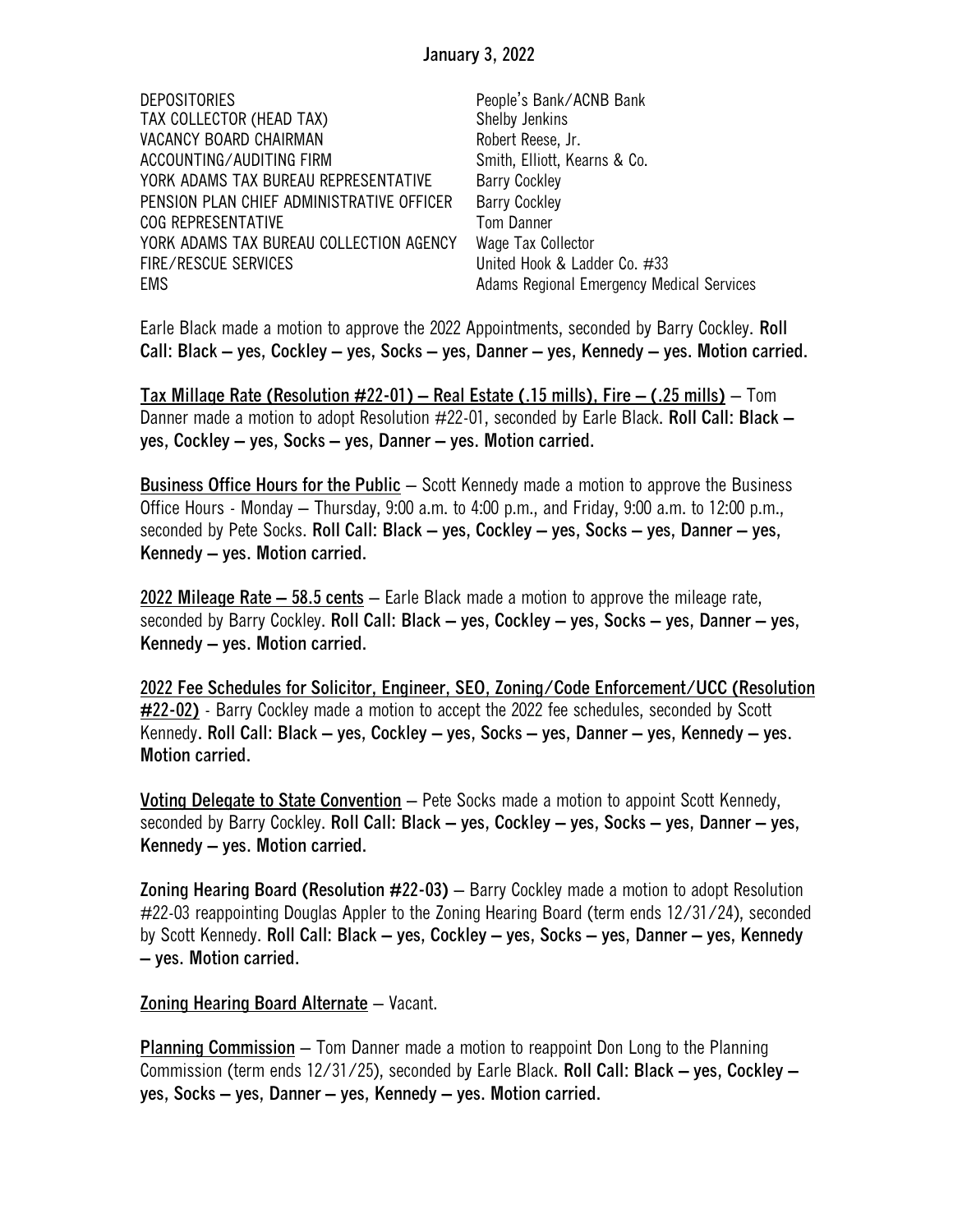## **January 3, 2022**

**Township Auditor** - Pete Socks made a motion to appoint Emanuel Apostolakis as a Township Auditor due to a vacancy on the Board, seconded by Scott Kennedy. **Roll Call: Black – yes, Cockley – yes, Socks – yes, Danner – yes, Kennedy – yes. Motion carried.**

**Emergency Succession (Resolution #22-04)** – Barry Cockley made a motion to adopt Resolution #22-04, seconded by Tom Danner**. Roll Call: Black – yes, Cockley – yes, Socks – yes, Danner – yes, Kennedy – yes. Motion carried.** 

#### **2022 SCHEDULE OF MEETING DATES HELD AT 85 MUNICIPAL ROAD, HANOVER**

# **SUPERVISORS – 2 nd MONDAY OF MONTH AT 6:00 P.M.**

| JANUARY 10         | JULY 11      |
|--------------------|--------------|
| <b>FEBRUARY 14</b> | AUGUST 8     |
| MARCH 14           | SEPTEMBER 12 |
| APRIL 11           | OCTOBER 10   |
| MAY 9              | NOVEMBER 14  |
| JUNE 13            | DECEMBER 12  |

### **PLANNING COMMISSION – 1 st WEDNESDAY OF MONTH AT 6:00 P.M.**

JANUARY 5 JULY 6 FEBRUARY 2 AUGUST 3

MARCH 2 SEPTEMBER 7 APRIL 6 OCTOBER 5 MAY 4 NOVEMBER 2 JUNE 1 DECEMBER 7

# **ZONING HEARING BOARD – 3 rd THURSDAY OF MONTH AT 9:00 A.M.**

(AS NEEDED)

| JANUARY 20         | <b>JULY 21</b>      |
|--------------------|---------------------|
| <b>FEBRUARY 17</b> | AUGUST 18           |
| MARCH 17           | <b>SEPTEMBER 15</b> |
| APRIL 21           | OCTOBER 20          |
| <b>MAY 19</b>      | NOVEMBER 17         |
| JUNE 16            | DECEMBER 15         |
|                    |                     |

Scott Kennedy made a motion to approve the 2022 schedule of meeting dates, seconded by Earle Black. **Roll Call: Black – yes, Cockley – yes, Socks – yes, Danner – yes, Kennedy – yes. Motion carried.**

#### **2022 HOLIDAYS OBSERVED**

NEW YEAR'S DAY – DECEMBER 31 GOOD FRIDAY – APRIL 15 PRIMARY ELECTION DAY – MAY 17 MEMORIAL DAY – MAY 30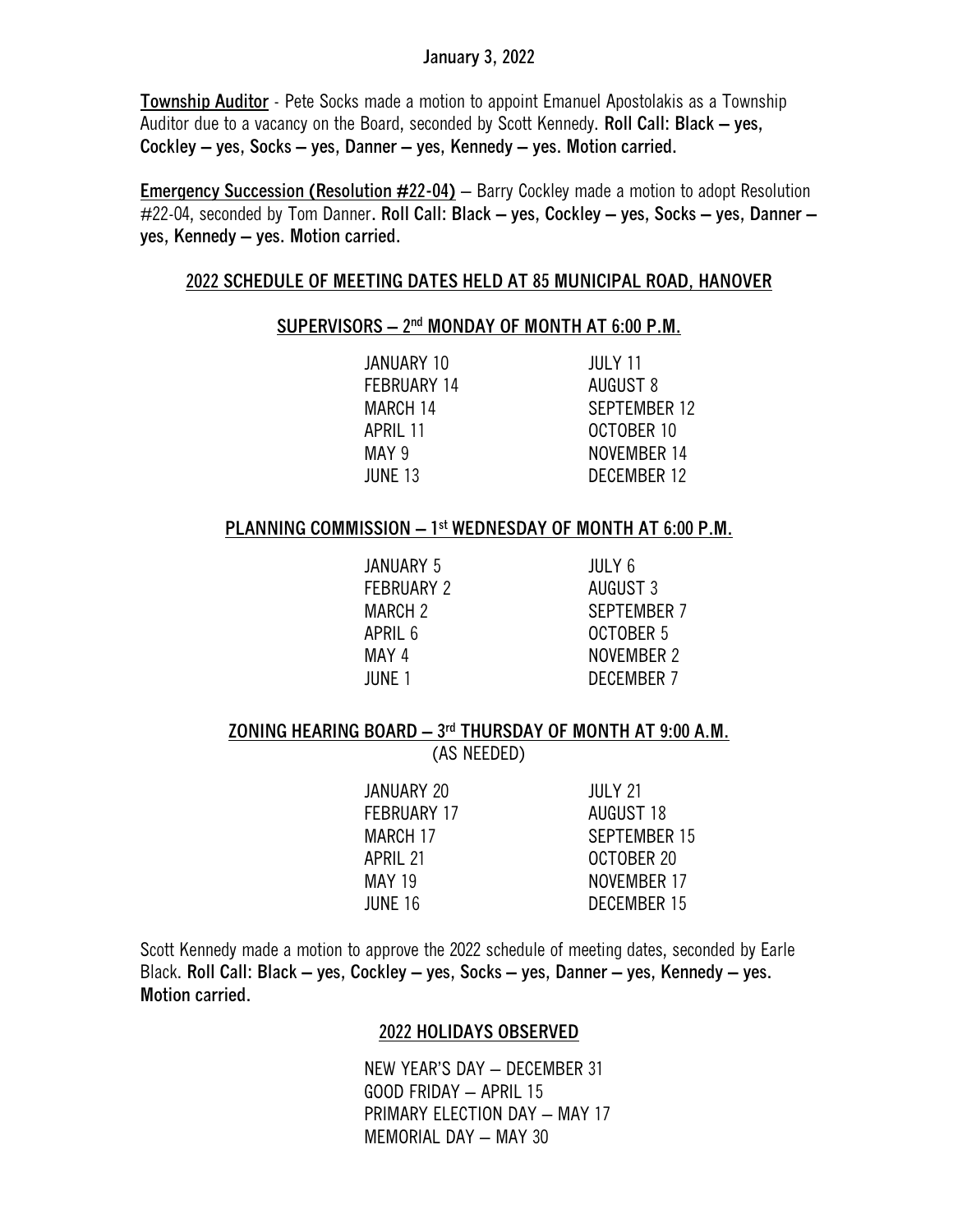# **January 3, 2022**

INDEPENDENCE DAY – JULY 4 LABOR DAY – SEPTEMBER 5 GENERAL ELECTION DAY – NOVEMBER 8 VETERANS DAY – NOVEMBER 11 THANKSGIVING DAY – NOVEMBER 24 CHRISTMAS DAY – DECEMBER 26

Barry Cockley made a motion approve the 2022 Holiday, seconded by Tom Danner. **Roll Call: Black – yes, Cockley – yes, Socks – yes, Danner – yes, Kennedy – yes. Motion carried.**

## **NEW BUSINESS:**

- 1) **Authorize Advertising 2022 Meeting Dates** Pete Socks made a motion to authorize advertising 2022 meeting dates, seconded by Scott Kennedy. **Roll Call: Black – yes, Cockley – yes, Socks – yes, Danner – yes, Kennedy – yes. Motion carried.**
- 2) **Zoning Hearing Board Year-End Report** Tom Danner made a motion to accept the Zoning Hearing Board year-end report, seconded by Pete Socks. **Roll Call: Black – yes, Cockley – yes, Socks – yes, Danner – yes, Kennedy – yes. Motion carried.**
- 3) **Planning Commission Year-End Report** Earle Black made a motion to accept the Planning Commission year-end report, seconded by Tom Danner. **Roll Call: Black – yes, Cockley – yes, Socks – yes, Danner – yes, Kennedy – yes. Motion carried.**
- 4) **Pension Plan Disclosure Statement (Act 44)** Pete Socks made a motion to approve the Pension Plan Disclosure Statement, seconded by Tom Danner. **Roll Call: Black – yes, Cockley – yes, Socks – yes, Danner – yes, Kennedy – yes. Motion carried.**
- 5) **LABS Proposal for Analytical Services for 2022** Tom Danner made a motion to accept LABS Proposal for Analytical Services for 2022, seconded by Barry Cockley. **Roll Call: Black – yes, Cockley – yes, Socks – yes, Danner – yes, Kennedy – yes. Motion carried.**
- 6) **Zoning Text Amendment for Accessory Buildings & Housekeeping** Tom Danner made a motion to send the proposed text amendments to the Adams County Office of Planning and Development and the Township's Planning Commission, seconded by Earle Black. **Roll Call: Black – yes, Cockley – yes, Socks – yes, Danner – yes, Kennedy – yes. Motion carried.**
- 7) **Office Cleaning Quotes** Tom Danner made a motion to accept the quote from ASJ Cleaning Services in the amount of \$100.00 for bi-weekly cleaning services, seconded by Earle Black. **Roll Call: Black – yes, Cockley – yes, Socks – yes, Danner – yes, Kennedy – yes. Motion carried.**